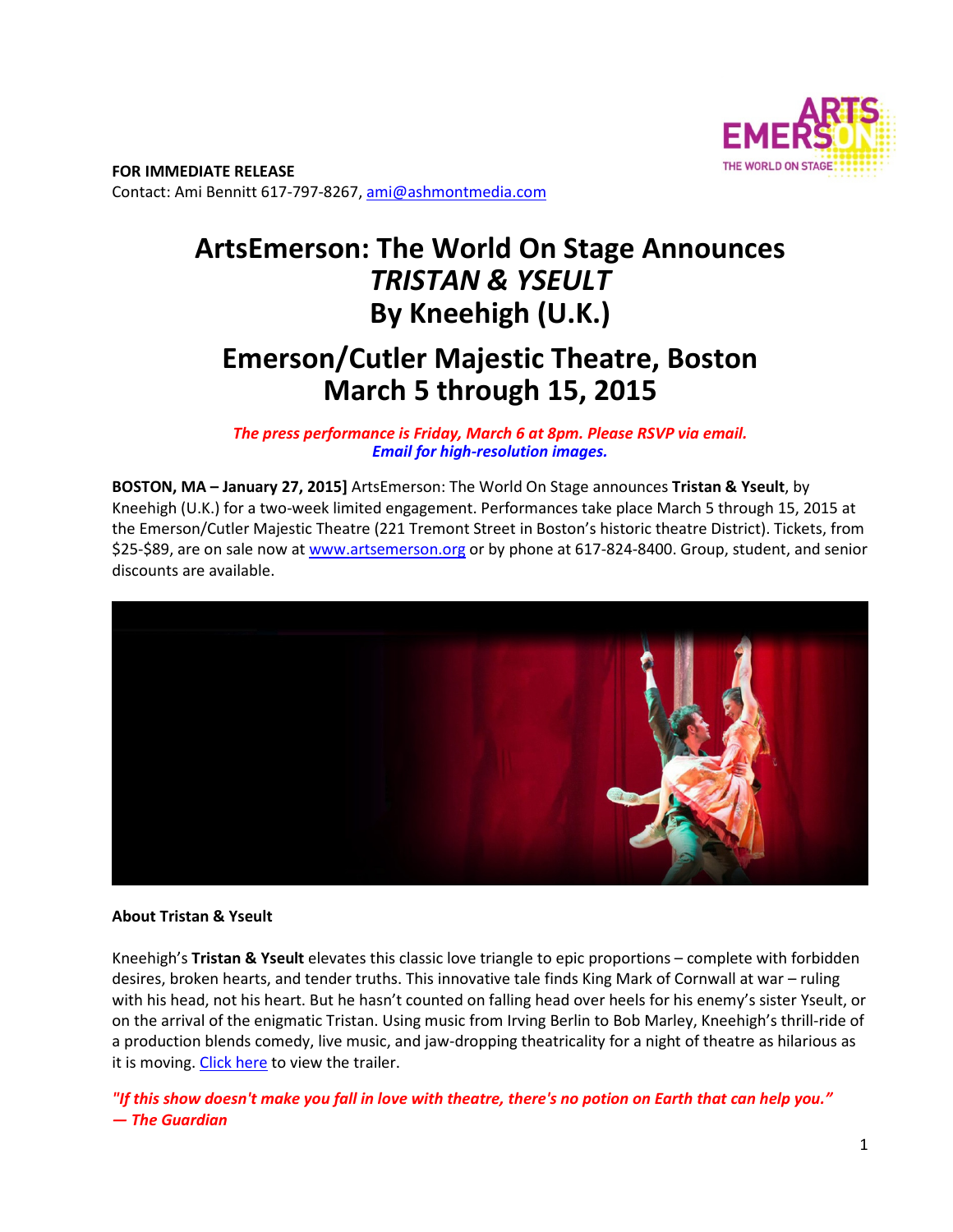#### **About Kneehigh**

Kneehigh is a U.K.‐based theatre company with a local, national, and international profile. For over 30 years Kneehigh has created vigorous, popular, and challenging theatre and perform with the joyful anarchy that audiences have come to expect from this groundbreaking company. They work with an ever‐changing ensemble of performers, artists, technicians, administrators, sculptors and musicians and are passionate about their multi-disciplined creative process. To learn more about Kneehigh, click here.

#### **Tristan & Yseult**

MAR 5 – 15, 2015 By Kneehigh (U.K.) Written by Carl Grose and Anna Maria Murphy Adapted and Directed by Emma Rice Emerson/Cutler Majestic Theatre

#### **Performance Schedule**

| 7:30PM |
|--------|
| 8PM    |
| 2PM    |
| 8PM    |
| 2PM    |
| 7:30PM |
| 7:30PM |
| 7:30PM |
| 8PM    |
| 2PM    |
| 8PM    |
| 2PM    |
|        |

### **ArtsEmerson's 2014-15 Winter and Spring Season at a Glance**

**Click here to view the season video.**

| <b>Production</b>                                                                                         | <b>About</b>                                                                                                                                                                                                                   | Company/Artist                                  |
|-----------------------------------------------------------------------------------------------------------|--------------------------------------------------------------------------------------------------------------------------------------------------------------------------------------------------------------------------------|-------------------------------------------------|
| <b>Breath &amp; Imagination</b>                                                                           | From celebrated artist Daniel Beaty comes the                                                                                                                                                                                  | Daniel Beaty                                    |
| Jan 27 - Feb 8, 2015<br><b>Emerson/Paramount Center</b><br>Boston, MA                                     | musical and heartfelt story of Roland Hayes'<br>journey from being the son of a slave to<br>becoming a world-renowned opera singer and<br>the first African-American soloist to perform<br>with the Boston Symphony Orchestra. | Featuring Elijah Rock as<br><b>Roland Hayes</b> |
| <b>Green Porno, Live On Stage</b>                                                                         | Adapted from the celebrated Sundance Channel                                                                                                                                                                                   | Les Visiteurs du Soir                           |
| Feb 13 - 15, 2015<br><b>Emerson/Cutler Majestic Theatre</b><br>Co-presented with World<br>Music/CRASHarts | series, iconic actress Isabella Rossellini reveals<br>the surprisingly kinky and confounding mating<br>rituals of insects and marine life in this cheeky,<br>delightful zoology lesson and one-woman show.                     | Starring Isabella<br>Rossellini                 |
| New York, NY                                                                                              |                                                                                                                                                                                                                                |                                                 |
| <b>Tristan &amp; Yseult</b><br>March 5 - 15, 2015<br>Emerson/Cutler Majestic Theatre                      | The enchanting players of Kneehigh bring their<br>sexy adaptation of this ancient love tale for an<br>irresistible night of live music and "Did you see<br>that?"-theatricality.                                               | Kneehigh                                        |
| Cornwall, United Kingdom                                                                                  |                                                                                                                                                                                                                                |                                                 |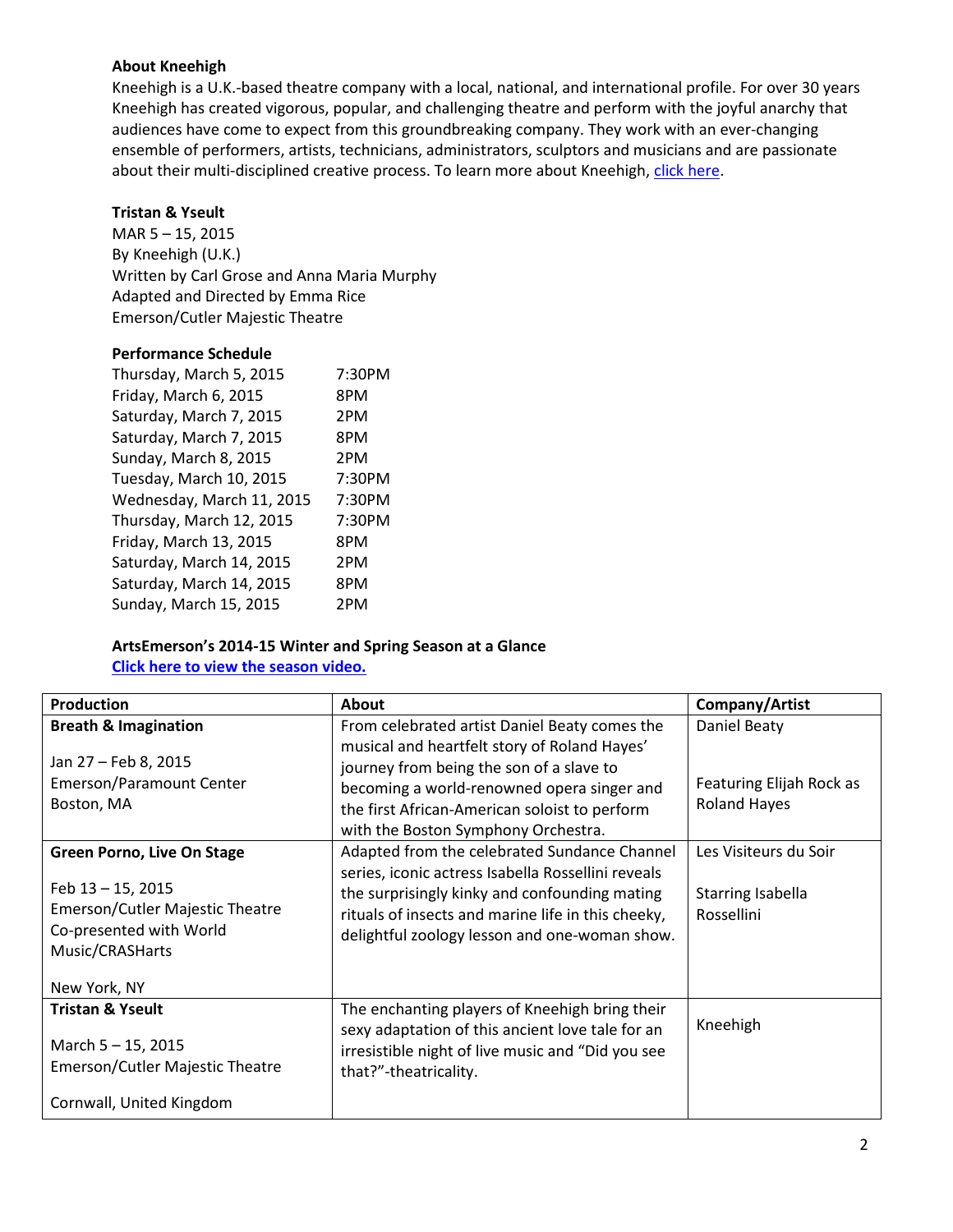| The Muse and Morros: 30 Years of<br><b>Revolutionary Comedy Re-mastered</b><br>March 11-29, 2015<br><b>Emerson/Paramount Center</b><br>Los Angeles, CA | The most prominent Chicano-Latino<br>performance troupe in the country returns to<br>Boston to celebrate their 30th Anniversary and<br>make some noise about the current state of<br>affairs with an evening of raucous theatre<br>without borders.                                                | <b>Culture Clash</b>                                                                                         |
|--------------------------------------------------------------------------------------------------------------------------------------------------------|----------------------------------------------------------------------------------------------------------------------------------------------------------------------------------------------------------------------------------------------------------------------------------------------------|--------------------------------------------------------------------------------------------------------------|
| <b>Ulysses on Bottles</b><br>April 9 - 25, 2015<br>Emerson/Paramount Center<br>Boston, MA                                                              | North American premiere of Gilad Evron's<br>poetic examination of lives in conflict through<br>the story of two unlikely companions and their<br>reactions to Gaza. Featuring Boston favorites<br>Jeremiah Kissel, Will Lyman and Karen<br>MacDonald.                                              | Israeli Stage<br><b>Featuring Boston</b><br>favorites Jeremiah Kissel,<br>Will Lyman and Karen<br>MacDonald. |
| <b>Needles and Opium</b><br>April 9-12, 2015<br><b>Emerson/Cutler Majestic Theatre</b><br>Montreal, Canada                                             | Artistic visionary Robert Lepage revisits his<br>acclaimed hypnotic masterpiece which explores<br>the complex relationships between love and<br>addiction through the art of Jean Cocteau and<br>Miles Davis.                                                                                      | Ex Machina/Robert<br>Lepage                                                                                  |
| <b>The Grand Parade</b><br>April 30 - May 3, 2015<br><b>Emerson/Paramount Center</b><br>Ashfield, MA                                                   | The globally acclaimed Double Edge Theatre<br>returns to Boston with a stunning, wordless<br>collage of the mythology that defined the<br>twentieth century. Inspired by legendary visual<br>artist Marc Chagall, this kaleidoscopic vision of<br>the world paints humanity at play, war and rest. | Double Edge Theatre                                                                                          |
| Smile at Us, O Lord!<br>June 11 - 13, 2015<br>Emerson/Cutler Majestic Theatre<br>Co-presented with Vakhtangov<br><b>Academic Theatre</b><br>Russia     | Brought to life by the acclaimed team of<br>Vakhtangov's artistic director Rimas Tuminas,<br>composer Faustas Latenas, and set designer<br>Adomas Yatsovskis, "Smile At Us, Oh Lord" is<br>based on two novels by the Lithuanian-born<br>Israeli writer, Grigory Kanovich.                         | Vakhtangov Academic<br>Theatre                                                                               |

#### **About ArtsEmerson: The World On Stage**

Founded in 2010 by Rob Orchard (currently ArtsEmerson Creative Consultant), ArtsEmerson seeks to redefine the relationship between artist and audience, and the impact of theatre on community. Through performance programs, ongoing artist residencies and repeated engagements with ensembles, audiences see how our work evolves over time and, as a result, connect to artists' deeper ambitions and processes. This investment not only strengthens the bond between artists and audiences but allows for a highly interactive exchange that helps to realize the full potential of the arts in the life and character of the city of Boston.

ArtsEmerson is the presenting and producing program of the Office of the Arts, which exists within Emerson College to serve students, faculty and staff, the Greater Boston community, and the field of performance practice. In its entirety, the work of the Office of the Arts prioritizes community engagement with its Boston neighbors, creating a national dialogue, sharing field‐wide learning and developing curricular engagement that connect students with its work. For more information visit www.artsemerson.org.